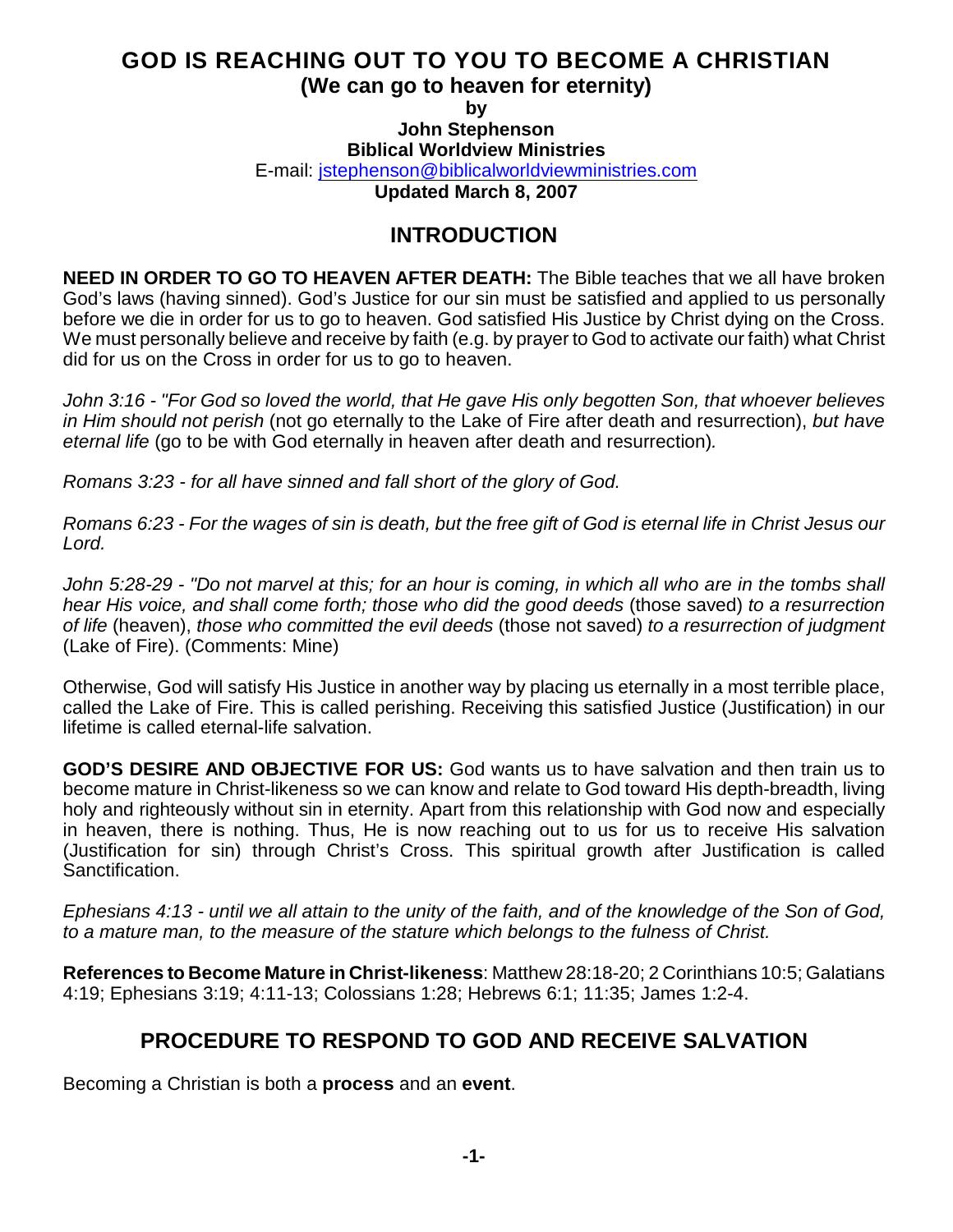**Process:** God works in and draws you to Himself over a period of time through His Word in His Holy Bible and by His Holy Spirit. As you are drawn to God, you gradually become convinced and convicted of your sin (breaking God's laws) being most wrong. You see your need for salvation, the satisfaction of God's justice for your sin applied to you. You see the need for a new life under God. You take some steps, as God works in you, to avoid continuing in known sin - repentance. You now realize that what sin is and it is wrong. You have the desire to turn from our sin and do what is right under God. You are convinced that something is wrong in your life. Life does not make sense. This is the process.

*John 6:44 - "No one can come to Me, unless the Father who sent Me draws him; and I will raise him up on the last day.*

**Event:** Then at some point in time, you discover and believe the Gospel found only in the Holy Bible. The Gospel is that Christ died on the Cross satisfying God's Justice for sin, was buried, and rose bodily from the dead on the third day after His death. Then you act from your faith, believing the Gospel to be true, praying to God to receive the salvation. (Your action activates your faith so God saves you based only on your activated faith) This is the event. To those receiving salvation, these steps are not always clear.

*Romans 1:16 - ,. it* (the Gospel) *is the power of God for salvation to everyone who believes..,.* (Comment: Mine)

*1 Corinthians 15:3-4 - ....* (the Gospel is) *that Christ died for our sins according to the Scriptures, and that He was buried, and that He was raised* (bodily from the dead*) on the third day according to the Scriptures.* (Comments: Mine)

**In Summary, there are two requirements,** according to the Scriptures, that you must believe for your salvation:

**Requirement One:** You need to be convinced that, according to only the Scriptures (the Holy Bible), you are a sinner, a transgressor of God's laws, and that you need salvation — you need the satisfaction of God's Justice applied to you on your behalf for your sin. You need to believe that there is a penalty for your sin — eternity in the Lake of Fire as an alternative method for God to satisfy His Justice for your sin — if the satisfaction of God's justice by Christ dying on the Cross is not applied to you personally. You need to recognize that you are totally unable to satisfy God's justice for your sin.

**Requirement Two:** You need to believe that Christ, being God and the Son of God, satisfied His own Justice for your sin. He did this when He died on the Cross for your sin, was buried, and rose bodily from the dead on the third day according to the Scriptures. Christ died for us by God's Grace and from His Love. You have nothing to do but to believe that it is true and personally accept and receive it (activating your faith), as God is working in you. You act to receive is as an act of your will, as if you were reaching out with your will to receive a free gift of very high value — which is certainly true. We need to see that Christ is God.

*Titus 2:13 - looking for the blessed hope and the appearing of the glory of our great God and Savior, Christ Jesus;*

*Romans 6:23 - For the wages of sin is death, but the free gift of God is eternal life in Christ Jesus our Lord.*

**There are two essential steps** in becoming a Christian, as God works in you (as stated, they may not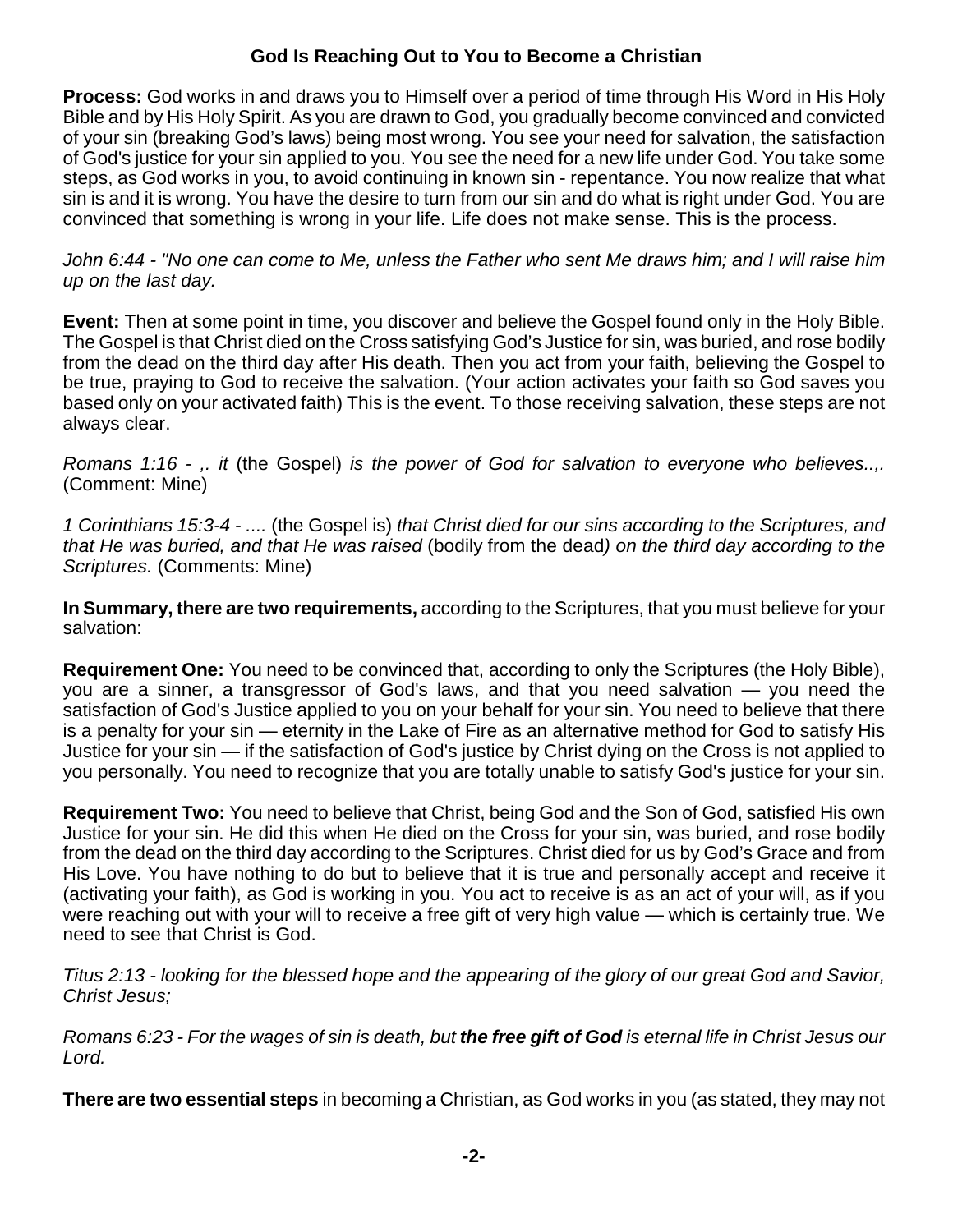always be clear steps):

### **Step One**

You sense something is wrong in your life. You have a desire to live without this sin - repentance - you begin turning away from your sin. You need to believe the Scriptures that declare you are a sinner and that teach Christ's Death on the Cross and His Resurrection from the dead completely satisfied God's justice for your sin. His work is a complete work. *It is efficacious*. You need to believe that you cannot add anything to it (including water baptism in order to be saved) or do anything to earn it, such as doing good works or deeds, living a good life, or being water baptized. You believe that God will help you turn away from your sin in repentance.

*Romans 3:23 - for all have sinned and fall short of the glory of God.*

*Ephesians 2:1 - And you were dead in your trespasses and sins ,.*

*Acts 4:12 - "And there is salvation in no one else; for there is no other name* (other than Christ) *under heaven that has been given among men, by which we must be saved." (Comment: Mine.)*

*Titus 3:5-7 - He saved us, not on the basis of deeds which we have done in righteousness, but according to His mercy, by the washing of regeneration and renewing by the Holy Spirit, whom He poured out upon us richly through Jesus Christ our Savior, that being justified by His grace we might be made heirs according to the hope of eternal life.*

*Romans 1:16 - ,. it* (the Gospel) *is the power of God for salvation to everyone who believes ,.* (Comment: Mine)

*1 Corinthians 15:3-4 - ,.* (the Gospel is) *that Christ died for our sins according to the Scriptures, and that He was buried, and that He was raised* (bodily from the dead*) on the third day according to the Scriptures.* (Comments: Mine)

*John 3:16-18 - For God so loved the world, that He gave His only begotten Son, that whoever believes in Him should not perish, but have eternal life. For God did not send the Son into the world to judge the world, but that the world should be saved through Him. He who believes in Him is not judged; he who does not believe has been judged already, because he has not believed in the name of the only begotten Son of God."* 

*Acts 16:31 - And they said, "Believe* (with activated faith) *in the Lord Jesus, and you shall be saved, you and your household."* (Comment: Mine)

*Ephesians 1:7 - In Him we have redemption through His blood, the forgiveness of our trespasses, according to the riches of His grace.*

*Ephesians 2:8-9 - For by grace you have been saved through faith; and that not of yourselves, it is the gift of God; not as a result of works, that no one should boast.*

#### **Step Two**

You need to demonstrate that your faith in the Gospel is alive and genuine. God saves you based only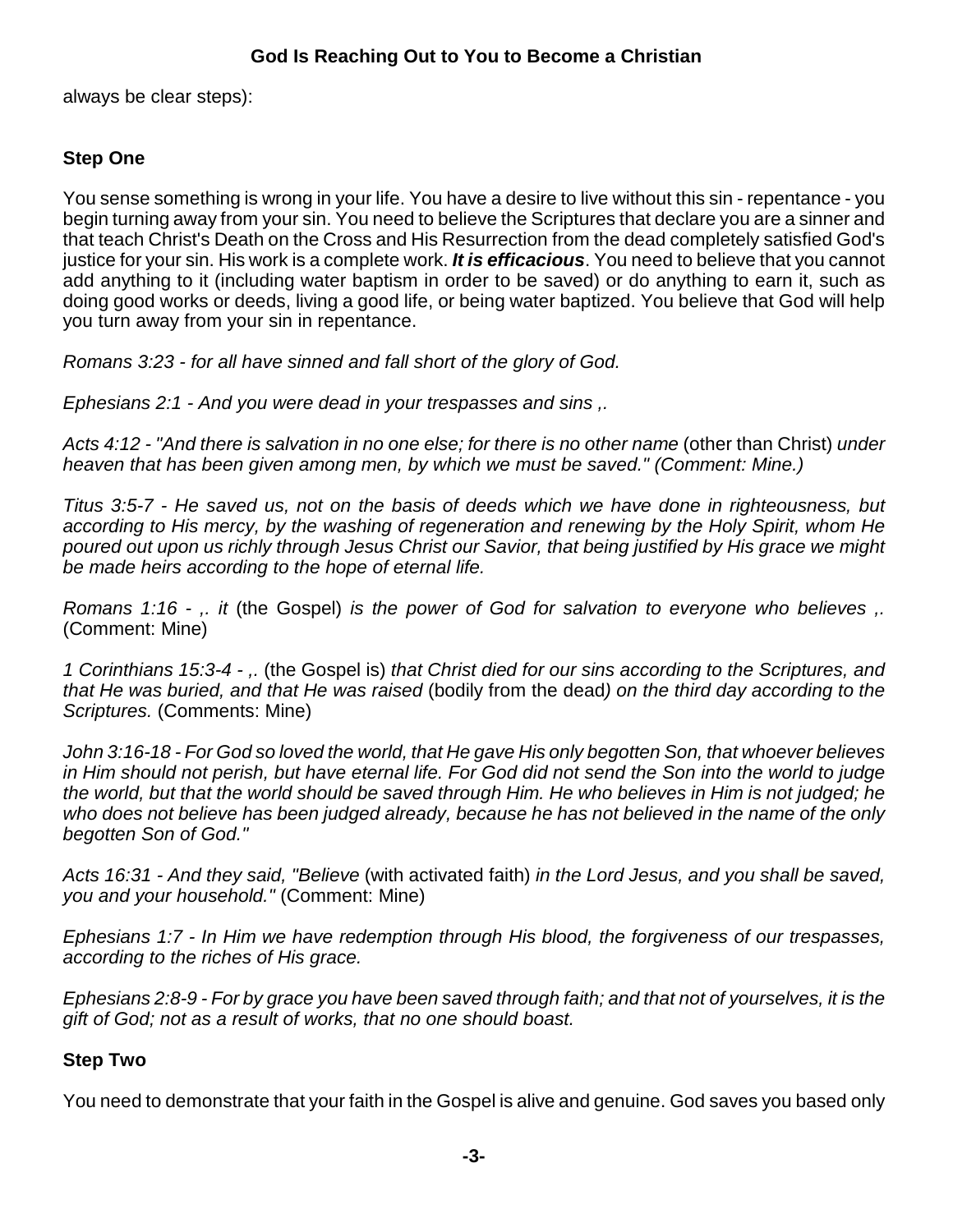on your activated faith in Him to do so according to the Scriptures as He is working in you. You should be aware of His working in you.

*John 6:44 - "No one can come to Me, unless the Father who sent Me draws him; and I will raise him up on the last day.*

However, you must act from your faith so it will become living-faith - activated faith. Your action demonstrates that your faith is genuine and living. God never saves you on the basis of your works, deeds, or activities. This is dependance on self and you are unrighteous. You cannot earn salvation based on your efforts.

*Ephesians 2:8-9 - For by grace you have been saved through faith; and that not of yourselves, it is the gift of God; not as a result of works, that no one should boast.*

You can demonstrate your living-faith (activate your faith) in obedience to the Scriptures by any one of the following methods: (1) confess your faith in the Cross to others, (2) be water baptized as a public witness of your faith (one is never saved on the basis of water baptism as a requirement, but it can be used to activate your faith in the Gospel), or (3) pray to God telling Him of your faith in the Gospel. It would be good to have the Scriptures in mind upon which you are basing your faith. You might even quote them as you use one of the above three methods of demonstration.

James 2:26 - For just as the body without the spirit is dead, so also faith without works (demonstration or activation of your faith) is *dead.* In order to activate your faith:

1. You can confess Christ and the Cross to others:

*Romans 10:9-10 - that if you confess with your mouth Jesus as Lord, and believe in your heart that God raised Him from the dead, you shall be saved; for with the heart man believes, resulting in righteousness, and with the mouth he confesses, resulting in salvation.*

2. You can be water baptized:

*Mark 16:16 - "He who has* (first) *believed and has* (second) *been baptized shall be saved ,*."

3. Or you can pray to God for salvation:

*Romans 10:13 - ,. "Whoever will call upon the name of the Lord will be saved."*

*Matthew 21:22 - "And everything you ask in prayer, believing, you shall receive."*

A sample prayer is as follows (you may pray this prayer or one of your own choosing, citing the Scriptures upon which your faith is based):

Dear holy, heavenly Father: I believe that I am a sinner and a spiritual law breaker as Your Scriptures teach. I want to turn away from my sin. Therefore, I need a Savior to satisfy God's Justice for my sin because I cannot satisfy Your justice for my sin. I believe that the Lord Jesus Christ came down from heaven to be born of a virgin as the Son of God by Your Holy Spirit, with a divine nature. This allowed Him to live without sin, as no other person can do. I believe that this uniquely qualified Him to satisfy Your justice for my sin. I believe that He died on the Cross for my sin, was buried, and rose bodily from the dead on the third day, only according to Your Scriptures. I believe that Christ's Death on the Cross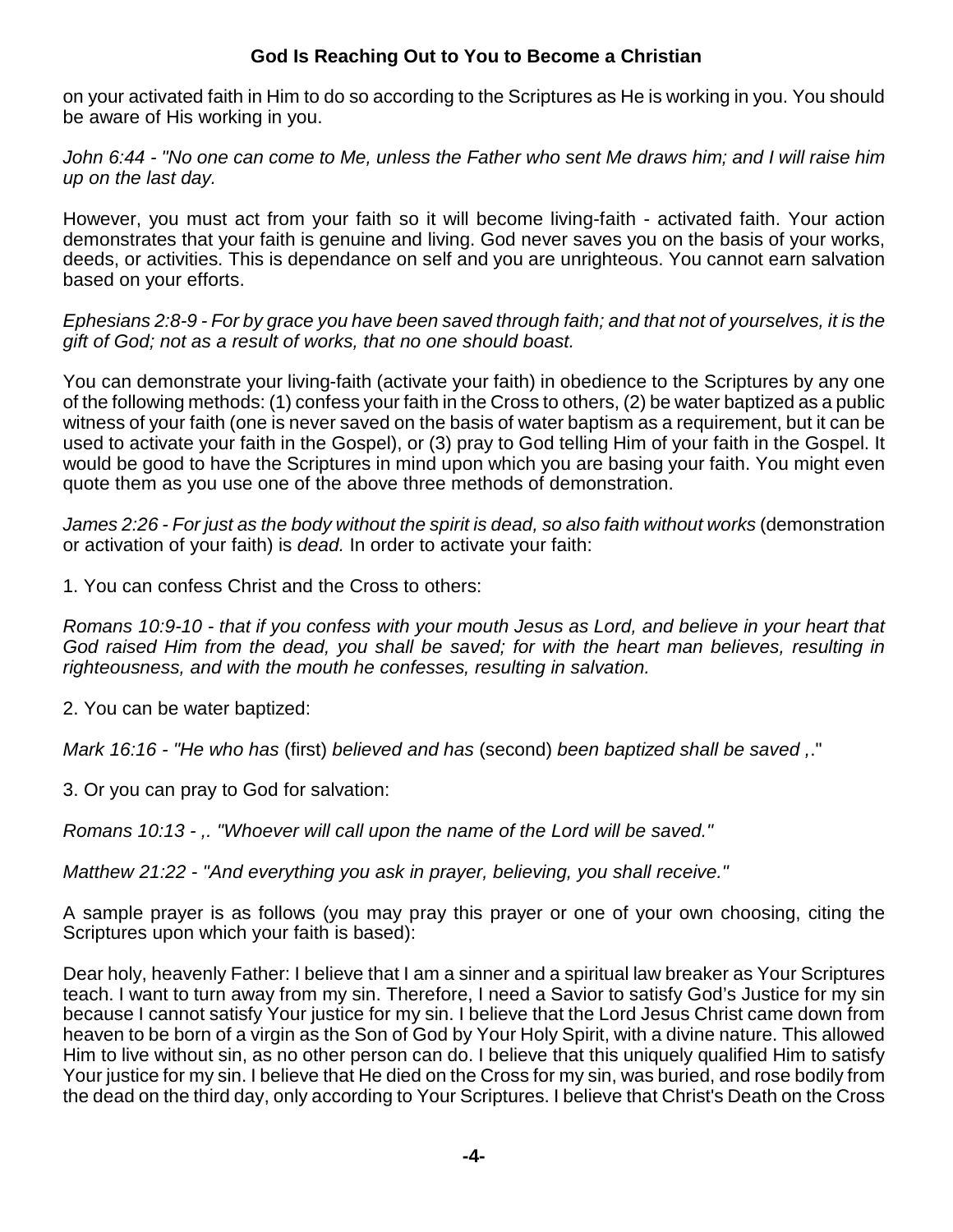and His bodily Resurrection from the dead satisfied Your justice completely for my sin, and, thus, there is nothing else to do. I cannot and need not do anything to add to it such as doing good deeds or works or living a good life. I realize that I cannot earn salvation in any way; it is a free gift. Now save me as You promised as I believe, and enable me to grow spiritually. To demonstrate my living-faith, activating my faith, in obedience to Scripture, I ask this prayer in the name of the Lord Jesus Christ, whom I accept as my Lord. Thank you for hearing and answering my prayer. Amen.

# **NEXT STEPS AFTER BECOMING A CHRISTIAN1**

After becoming a Christian, there are now some good things to do. They can include the following:

- Begin attending a Bible Church that has a good doctrinal statement and teaches much from the Bible - including how we live the Christian life and do evangelism; Attend a good Sunday School Bible class. (Avoid churches and groups that mainly work for consensus and the felt needs as seen by man.)
- Try to find a beginners Bible class that orients you to the Christian life and understanding the basic doctrines of the Christian faith. These can be called Boot Camp or and Orientation Class.
- Find someone to mentor and disciple you; one who has been a Christian for some time and knows the Bible and the Christian walk and is involved in ministry. This will help you grow in Christ.
- \* It helps to meet with a friend to study the Bible and pray together regularly. You can discuss the issues.
- Understand that God wants us to become Christ-like for now and for the sake of eternity.<sup>1</sup> 2 Begin to pursue this course and avoid being entangled with world activities that impede this process. Avoid activities and relationships with unbelievers that can lead you astray.
- Key on living by sacrificial love, serving God and others. Love is central to the Christian life and one cannot become mature without living by love. Learn to love God as the first priority in your life and love others as second priority. Study 1 Corinthians 13:1-8. We cannot know God without living by love. We demonstrate our love by keeping God's commandments (John 14:15; 15;10)

*Matthew 22:37-40 - And He said to him, "'You shall love the Lord your God with all your heart, and with all your soul, and with all your mind.' "This is the great and foremost commandment. "The second is like it, 'You shall love your neighbor as yourself.' "On these two commandments depend the whole Law and the Prophets."*

Make the commitment to use only the Bible to guide your life. Commit to going all the way with God even if others do not. Pursue becoming mature in Christ, living as Christ lived. (I John 2:6; Hebrew

1. **QUESTIONS:** You may e-mail me with questions.

2. **MATURITY IN CHRIST**: To become mature in Christ, one must learn and live out: (1) worshiping, glorifying, pleasing, honoring, and obeying God; (2) living a godly life patterned after Christ's walk with the Father using faith and sacrificial love; (3) being involved in accomplishing ministry including evangelism, discipleship, building godly families, planting new churches, and reaching out to and helping the needy; and (4) learning and standing strong on the doctrines of the Christian Faith.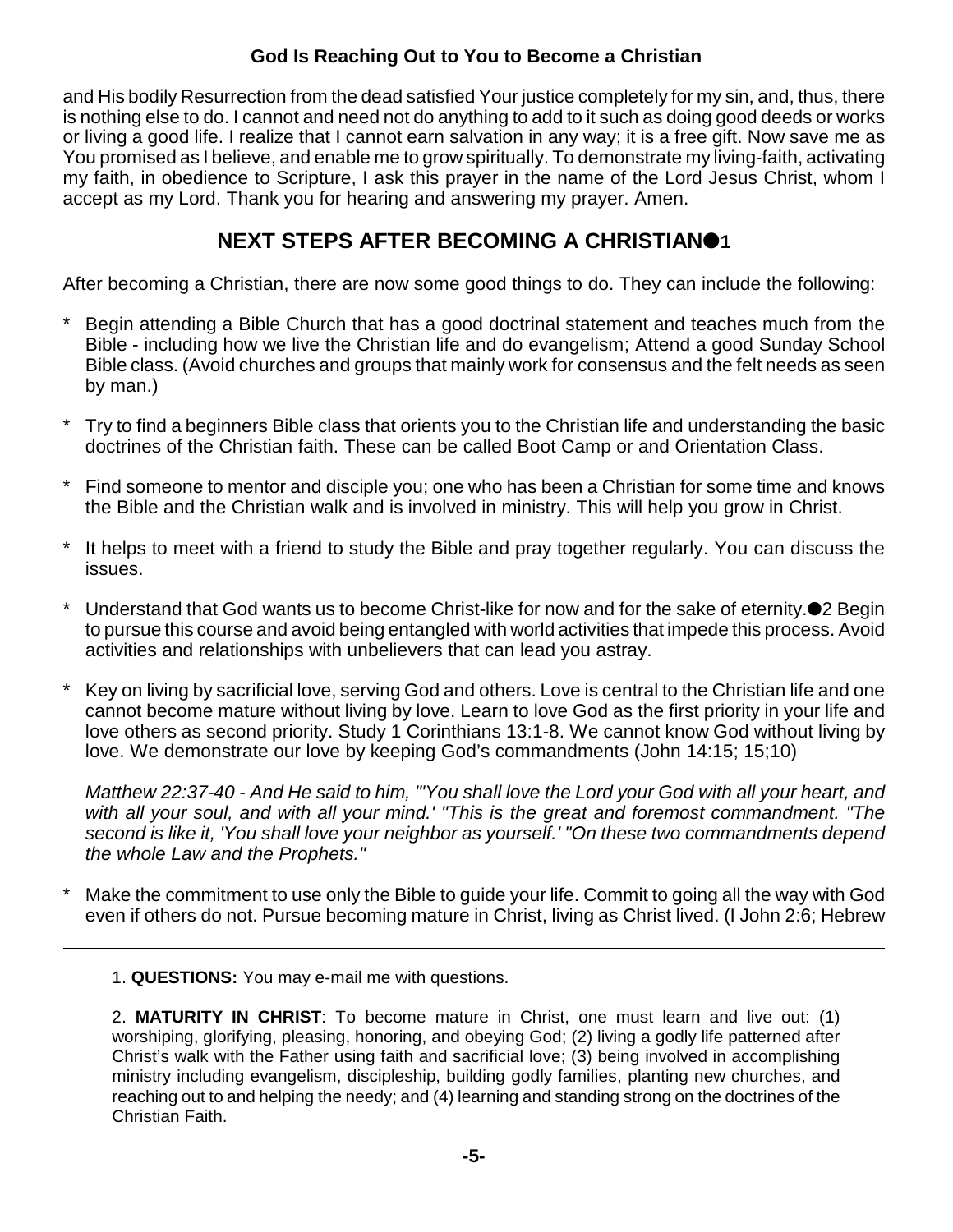6:1) It helps to present yourself as a living sacrifice and an instrument of righteousness each morning for God's purposes (Romans 6:8; 12:1-2). Ask Him to greatly bless your life.

*Romans 6:13 and do not go on presenting the members of your body to sin as instruments of unrighteousness; but present yourselves to God as those alive from the dead, and your members as instruments of righteousness to God.*

*Romans 12:1-2 - I urge you therefore, brethren, by the mercies of God, to present your bodies a living and holy sacrifice, acceptable to God, which is your spiritual service of worship. And do not be conformed to this world, but be transformed by the renewing of your mind, that you may prove what the will of God is, that which is good and acceptable and perfect*.

- \* Memorize many Bible promises and use them to live by faith. (See my publication: *Living By God's Righteousness* for a list of promises*.) We gain revelation and more wisdom of the Bible when we walk by faith.* Appreciate that God will lead you into trials and testings so you can develop your faith.
- As you learn subjects or topics from the Bible, write a doctrinal paper on them, using your computer. Then update them as you learn more.
- Begin deleting bad and sinful habits from your life live out repentance.
- Pray to God for yourself, others, your church, and ministries each day. Give praise to God and ask Him to train you and direct your life. Read several chapters of your Bible each day. I suggest beginning with the Gospel of Mark, the first eight chapters of Romans, Proverbs, Psalms, and New Testament epistles.
- Study only from the most accurate Bibles such as the King James and the New American Standard.<sup>3</sup>
- \* Begin reading a few pages daily of my report: *Living by God's Righteousness* available under Training on the web site. This publication has Psalms by which to praise God, Promises to memorize, Commandments to obey, the Attributes of God, the spiritual requirements for leadership, how to live by love, and some thoughts on prayer. Memorize the promises and other Scriptures.
- \* Read my paper on *Eternal Security in Christ* to know that once one has salvation, one can never lose it. This will keep you trusting in God to keep you saved and not depending upon any works after becoming a Christian. Then you can rest more in God as He leads you to become mature in Christ.
- \* Find a good home Bible study group and attend for learning the Bible and good Christian Fellowship. The people can be of good help to you.
- \* Begin to support others in the ministry. Attempt to learn of the spirituals gift that God has given you for the ministry. As God leads, become involved in ministry.
- \* Begin to attend Bible Study Groups such as *Bible Study Fellowship* and *Precepts Ministries.*

<sup>3.</sup> **BIBLE CHOICE:** This avoids learning error and misconceptions from Bibles that present mch interpretations instead of only translations from the original languages.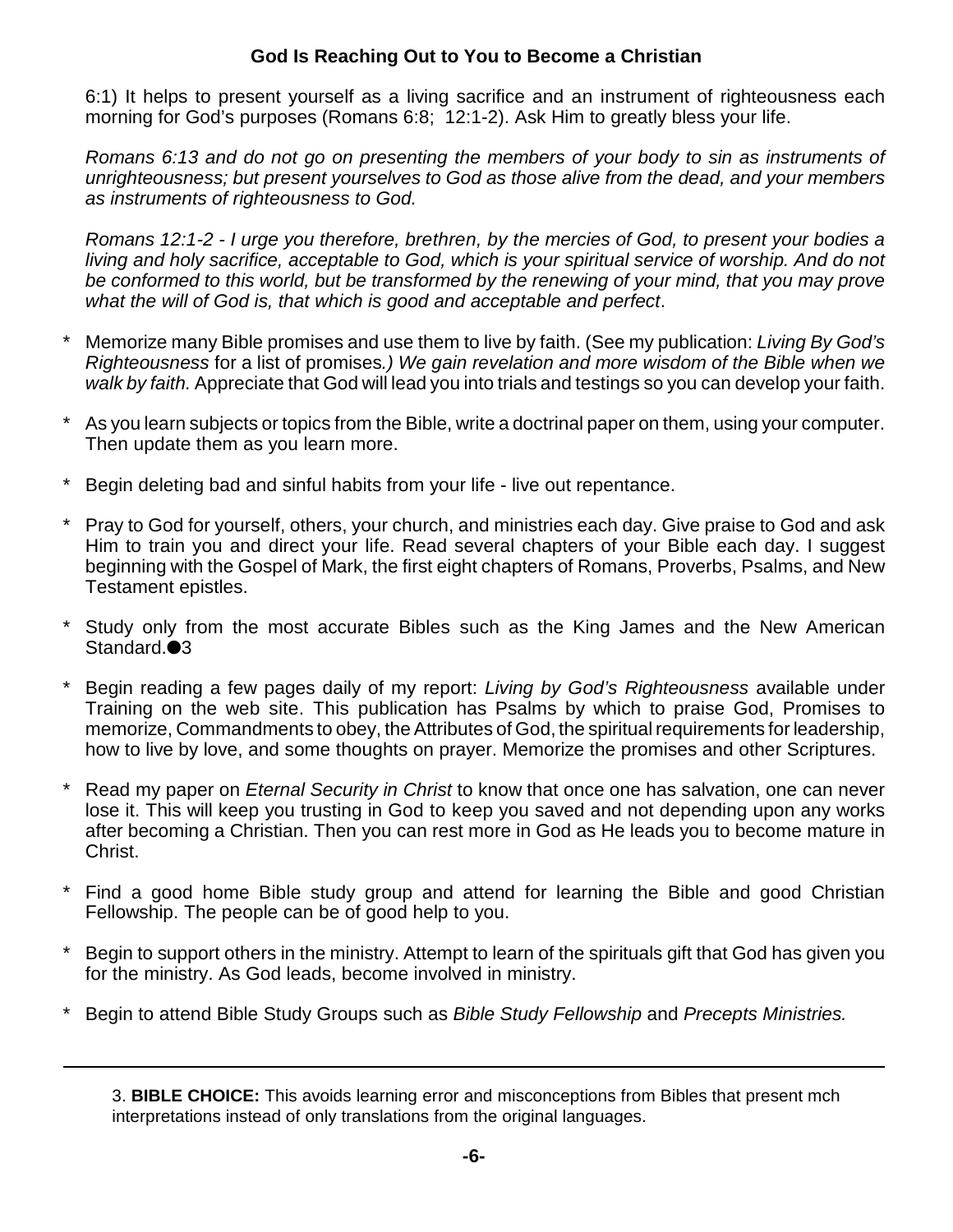Ask forgiveness for wrong and sinful doings and attempt to say in fellowship with all others as far as it depends upon you. Confess your sin to God to restore any lost fellowship. The blood of Christ will cleanse you from all sin.

*1 John 1:5-10 - And this is the message we have heard from Him and announce to you, that God is light, and in Him there is no darkness at all. If we say that we have fellowship with Him and yet walk in the darkness, we lie and do not practice the truth; but if we walk in the light as He Himself is in the light, we have fellowship with one another, and the blood of Jesus His Son cleanses us from all sin. If we say that we have no sin, we are deceiving ourselves, and the truth is not in us. If we confess our sins, He is faithful and righteous to forgive us our sins and to cleanse us from all unrighteousness. If we say that we have not sinned, we make Him a liar, and His word is not in us.*

- \* Begin to read the documents on my web site for more in-depth learning. Know what the future will bring.
- Avoid sexual sin and immorality. This impedes your spiritual growth and God may discipline you. We can expect some discipline.
- \* Be aware that world government can come at any time that will lead to many problems and to the Second Coming of Christ.

# **APPENDIX IMPORTANT BACKGROUND INFORMATION**

**UNBELIEVERS ARE WITHOUT EXCUSE** - It must be thoroughly understood that anyone who does not believe they are sinners and do not receive the Gospel to go to heaven, are without excuse at the judgment. God makes it clear in the Bible to all people that He exists through His power in creation. This allows man to pursue God by at least some faith.

*Romans 1:18-22 - For the wrath of God is revealed from heaven against all ungodliness and unrighteousness of men, who suppress the truth in unrighteousness, because that which is known about God is evident within them; for God made it evident to them. For since the creation of the world His invisible attributes, His eternal power and divine nature, have been clearly seen, being understood through what has been made, so that they are without excuse. For even though they knew God, they did not honor Him as God, or give thanks; but they became futile in their speculations, and their foolish heart was darkened. Professing to be wise, they became fools,*

If the unbeliever chooses not to make this pursuit, it is his choice. This is a reason that teaching and believing evolution without creation is so devastating. God has put in the conscience of every person some law to be obeyed (Romans 2:14-16). Thus, when man disobeys this law, he sins, and he knows that he sins. This experience and knowledge of creation should give him some motivation to seek God. But man has a way of relating this sin to only making mistakes instead of breaking God's laws. Generally unbelievers, even Satan, do not understand that satisfied justice is necessary for sin (Proverbs 28:5). They may not even understand sin. Thus, he believes he is living a good life. And of course Satan brings them some deception to act like the Most High God in some manner. The sin nature also does this.